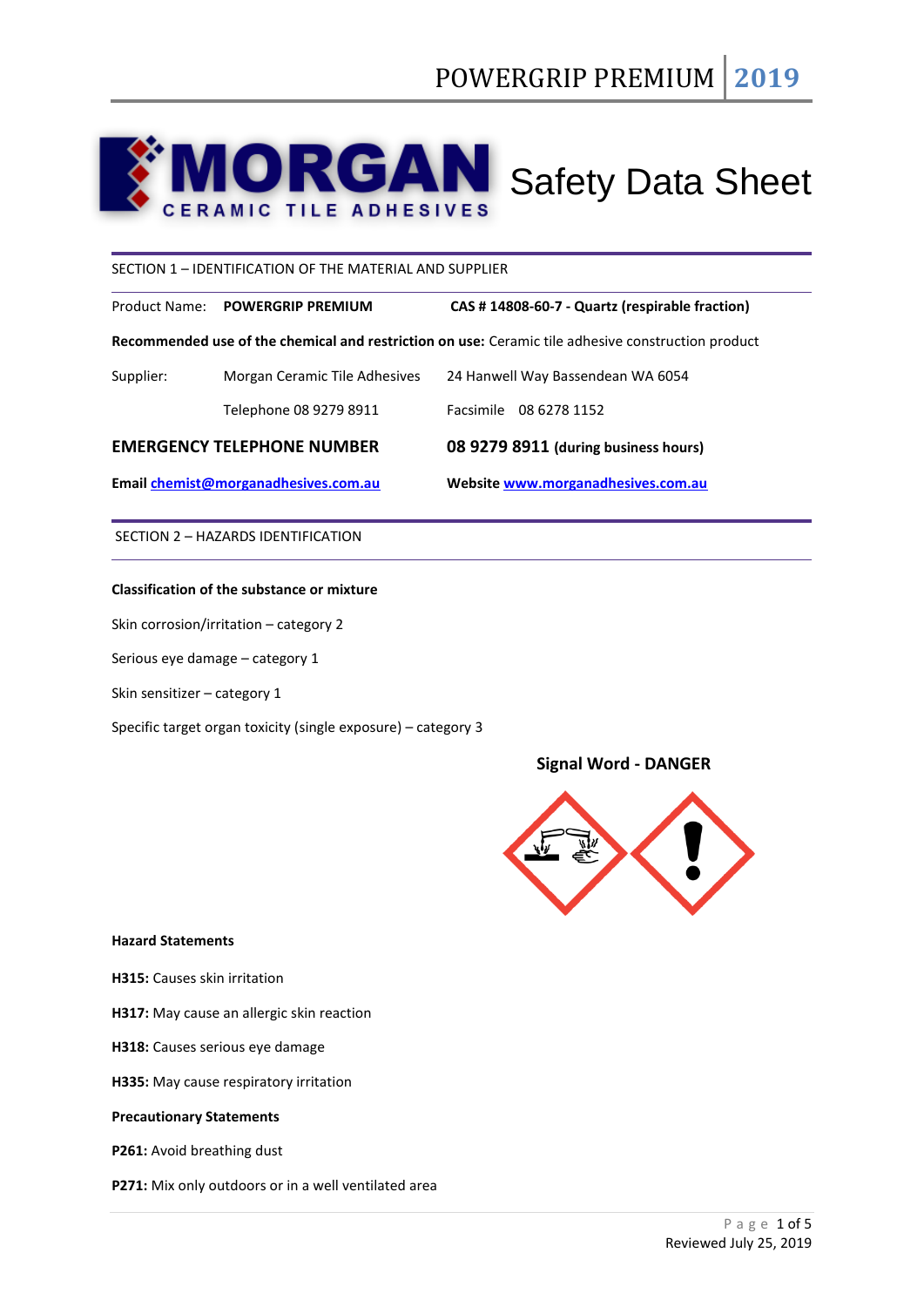**P280:** Wear protective gloves/protective clothing/eye protection/face protection

**P302+P352: IF ON SKIN**: Wash with plenty of soap and water

**P304+P340: IF INHALED:** Remove victim to fresh air and keep at rest in a position comfortable for breathing

**P305+P351+P338: IF IN EYES:** Rinse cautiously with water for several minutes. Remove contact lenses if present and easy to do. Continue rinsing

**P310:** Immediately call a POISON CENTRE or doctor/physician

**P312:** Call a POISON CENTRE or doctor/physician if you feel unwell

**P333+P313:** If skin irritation or rash occurs: Get medical attention

**P362:** Take off contaminated clothing and wash before reuse

**P403+P223:** Store in a well ventilated place. Keep container tightly closed

**P405:** Store locked up

**P501:** Dispose of contents/container in accordance with local regulations

## **HAZARDOUS CHEMICAL. NON DANGEROUS GOODS. NOT A SCHEDULED POISON**

#### SECTION 3 – COMPOSITION/INFORMATION ON INGREDIENTS

| Chemical                            | Cas#       | %w/w      |
|-------------------------------------|------------|-----------|
| <b>Quartz (respirable fraction)</b> | 14808-60-7 | < 10      |
| <b>Cement</b>                       | 65997-15-1 | $10 - 30$ |
| <b>NON HAZARDOUS Chemicals</b>      |            | to 100    |
|                                     |            |           |

SECTION 4 – FIRST AID MEASURES

Ingestion: Do not induce vomiting. Rinse the mouth with water. Give fruit juice or water to drink. Seek immediate medical assistance.

Eye Contact: Hold the eyelids open and irrigate the eyes with copious amounts of water for at least fifteen minutes. Seek immediate medical assistance.

Skin Contact: Remove the contaminated clothing. Rinse the exposed areas thoroughly with water. Clean the contaminated clothing before re-using.

Inhaled: Move the person to a source of fresh air. Seek medical advice if symptoms such as coughing persist.

SECTION 5 – FIRE FIGHTING MEASURES

#### **HAZCHEM CODE: NONE ALLOCATED**

This product is not combustible. Decomposition of this product will result in the generation of toxic oxides of carbon. Flames on or in the vicinity of this product can be extinguished using conventional fire fighting agents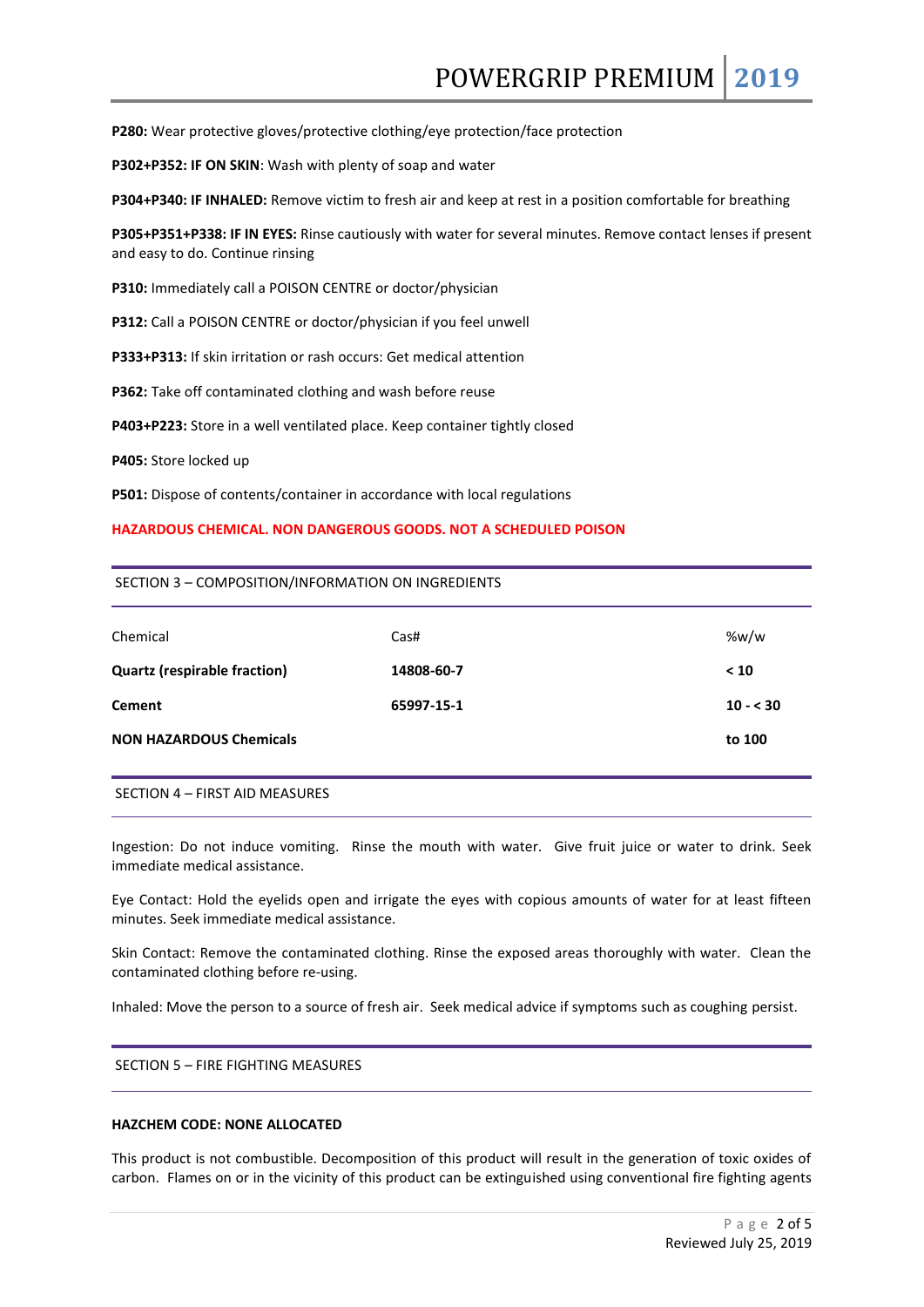and procedures.

# SECTION 6 – ACCIDENTAL RELEASE MEASURES

Avoid dust formation. For large spills, wear PVC gloves, dust goggles, overalls and a disposable Class P1 respirator (AS1715-1991). Do not allow the product to enter drains or surface water. Remove dry using conventional tools.

## SECTION 7 – HANDLING AND STORAGE

Store cool and dry. During storage and transport keep the product away from water based products and corrosive substances.

#### SECTION 8 – EXPOSURE CONTROLS/PERSONAL PROTECTION

Exposure Standards: An exposure standard for this product has not been allocated. The use of this product can lead to the generation of respirable dust. Morgan's therefore advice that the time weighted average (TWA) airborne concentration of the product should not exceed 0.1mg per cubic metre of contaminated air.

Engineering Controls: Morgan advisesthat the product should be carefully mixed into the recommended volume of water in a large bucket and in a well ventilated area so as to minimise the tiler's exposure to respirable dust.

Personal Protective Equipment: Always handle and use this product with common sense and good industrial hygiene practices. Tilers should avoid all unnecessary skin contact with this product. Chronic health effects can be avoided by the use of a barrier cream.

## SECTION 9 – PHYSICAL AND CHEMICAL PROPERTIES

| Appearance:           | White powder          | Solubility:              | Slightly soluble |
|-----------------------|-----------------------|--------------------------|------------------|
| Odour:                | Similar to cement     | Specific gravity:        | >1               |
| Vapour Pressure:      | Not relevant          | Vapour Density:          | Not relevant     |
| <b>Melting Point:</b> | >1200 degrees Celsius | <b>Boiling Point:</b>    | Not available    |
| Flammability:         | Not combustible       | <b>Explosion Limits:</b> | Not relevant     |
| pH:                   | 12 (1% solution)      | Ignition Temperature:    | Not relevant     |
|                       |                       |                          |                  |

#### SECTION 10 – STABILITY AND REACTIVITY

| Chemical stability:               | Stable when stored in a dry and cool environment. |
|-----------------------------------|---------------------------------------------------|
| Conditions to avoid:              | Moist and warm storage environment.               |
| Incompatible materials:           | Avoid exposing product to acids.                  |
| Hazardous decomposition products: | Product will release oxides of carbon.            |
| Hazardous reactions:              | Product will react with acids.                    |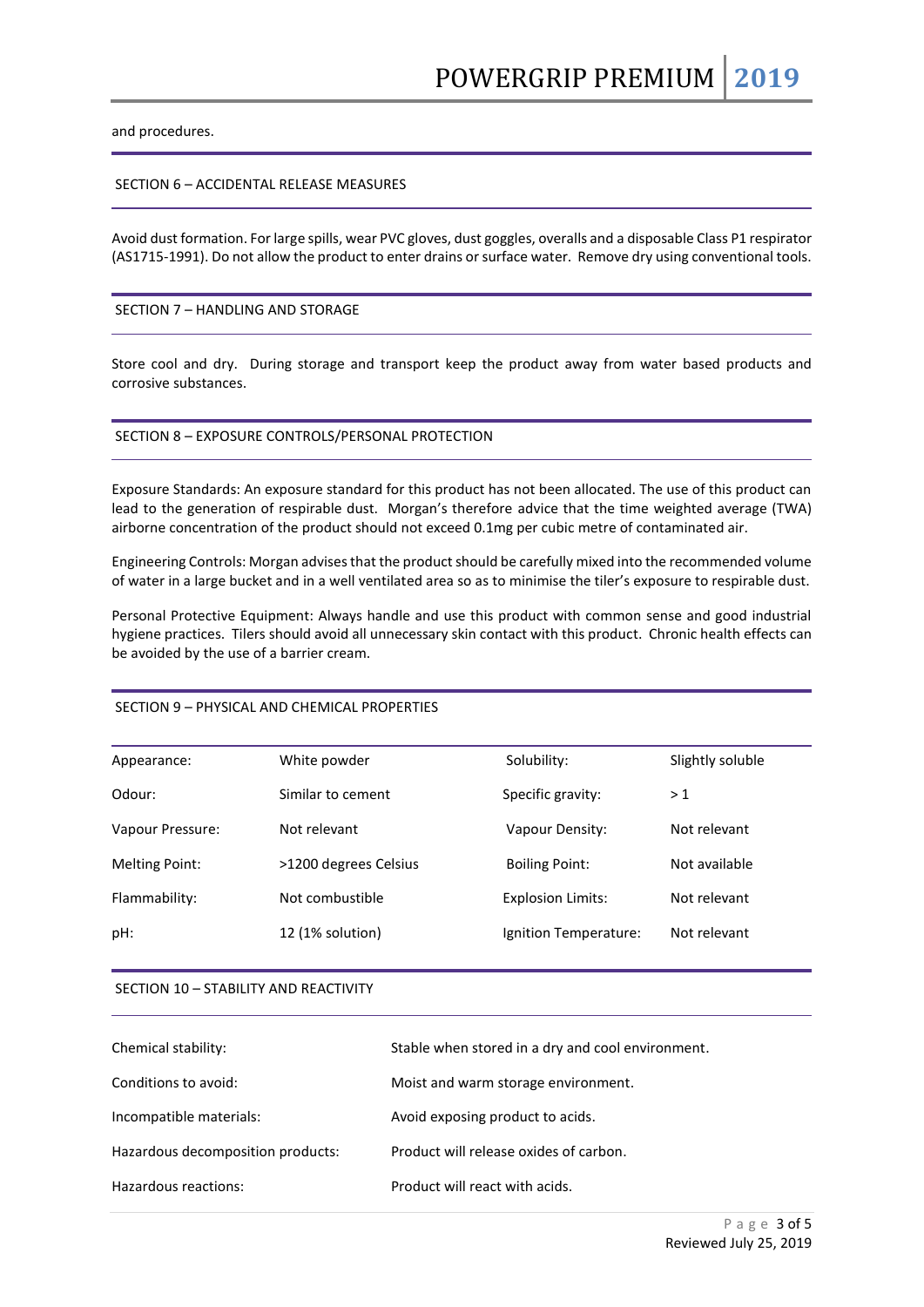# SECTION 11- TOXICOLOGICAL INFORMATION

Adverse health effects due to the use of this product are not expected if the product is handled in accordance with this Safety Data Sheet and the products label. Symptoms that may arise if the product is mishandled are:

Ingestion: This product may cause mild burns to the mouth, throat and digestive tract.

Eye contact: This product may cause an inflammation of the eye.

Skin contact: This product may dry out the skin and cause mild alkali burns.

Inhaled: This product may cause an inflammation of the respiratory system.

Chronic health effects: In most individuals this product will cause a mild inflammation of the skin or dermatitis.

# SECTION 12 – ECOLOGICAL INFORMATION

This product can cause a pH shock to aquatic environments. Ensure appropriate measures are taken to prevent this product from entering the environment.

# SECTION 13 – DISPOSAL CONSIDERATIONS

This product can be treated as a common waste and can be cleaned up with a broom and shovel. Spills should be repacked into plastic lined buckets or into sealable plastic buckets. Before disposing please consult the chemical disposal regulations of the relevant Commonwealth, State, Territory or local government departments.

## SECTION 14 – TRANSPORT INFORMATION

## **NOT CLASSIFIED AS A DANGEROUS GOOD BY THE CRITERIA OF THE ADG CODE**

| UN Number:                    | None allocated | Hazchem Code:    | None allocated |
|-------------------------------|----------------|------------------|----------------|
| <b>Correct Shipping Name:</b> | None allocated | Packaging Group: | None allocated |
| Dangerous Goods Class:        | None allocated | EPG:             | None allocated |
| Subsidiary Risk:              | None allocated |                  |                |

## SECTION 15 – REGULATORY INFORMATION

| Poisons Schedule: | A poisons schedule number has not been allocated to this product using the criteria |
|-------------------|-------------------------------------------------------------------------------------|
|                   | in the standard for the Uniform Scheduling of Drugs and Poisons (SUSDP).            |

AICS: The ingredients of this product are listed on the Australian Inventory of Chemical Substances (AICS).

# SECTION 16 – OTHER INFORMATION